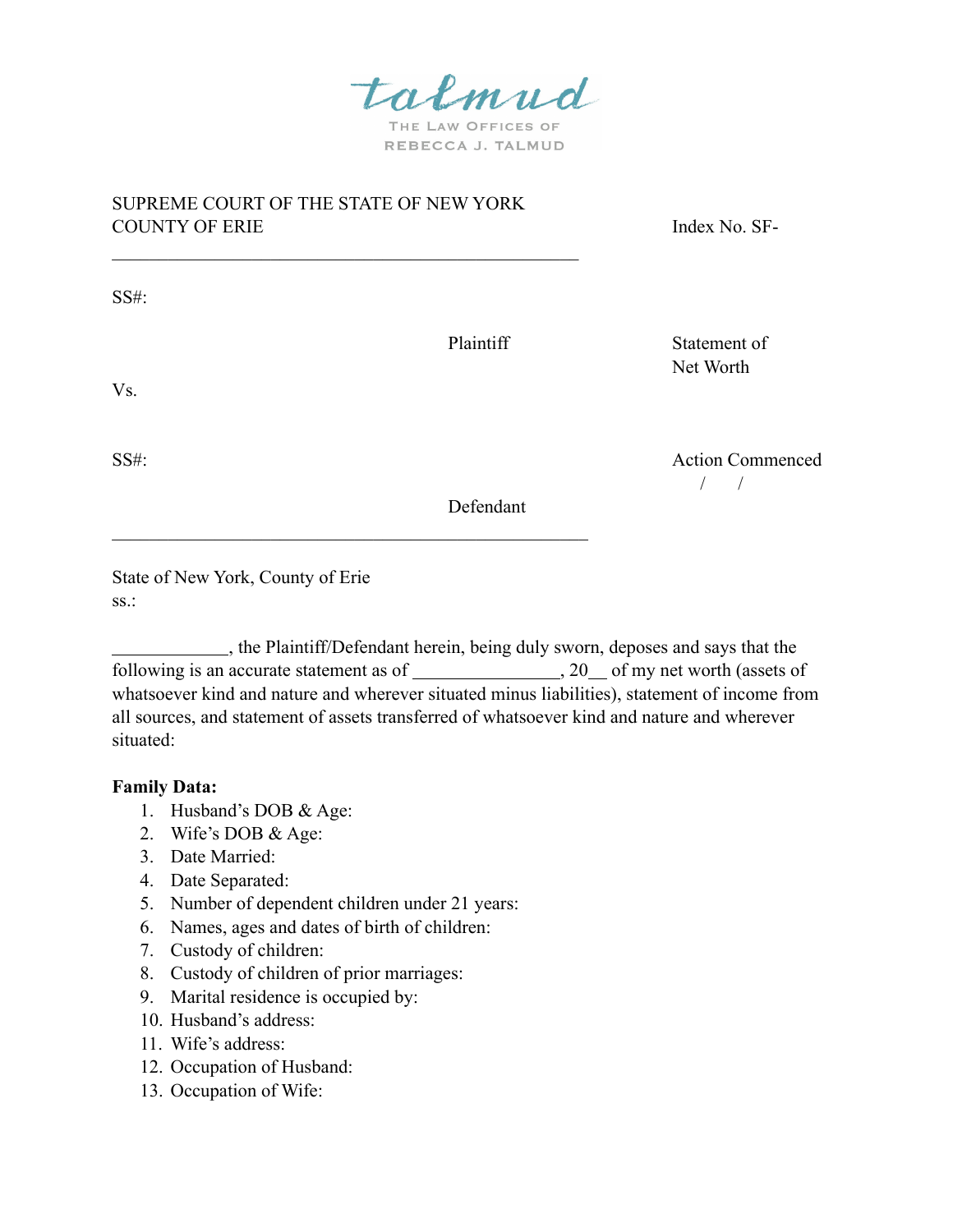- 14. Husband's Employer:
- 15. Wife's Employer:
- 16. Education:
	- A. Husband:
	- B. Wife:
- 17. Husband's Health:
- 18. Wife's Health:
- 19. Child(ren)'s Health:

# **Monthly Expenses:**

**Housing** 

Mortgage: Taxes: Home owner's ins: Home equity loan: Rent: Renter's ins.: *Total housing:*

**Utilities** 

Gas: Electricity: Telephone: Water: Cable:

Food Groceries: Meals out: School lunches:

**Clothes**  Wife: Husband: Children: Laundromat:

Insurance Life insurance: Auto insurance: Health insurance: Unreimbursed Dental: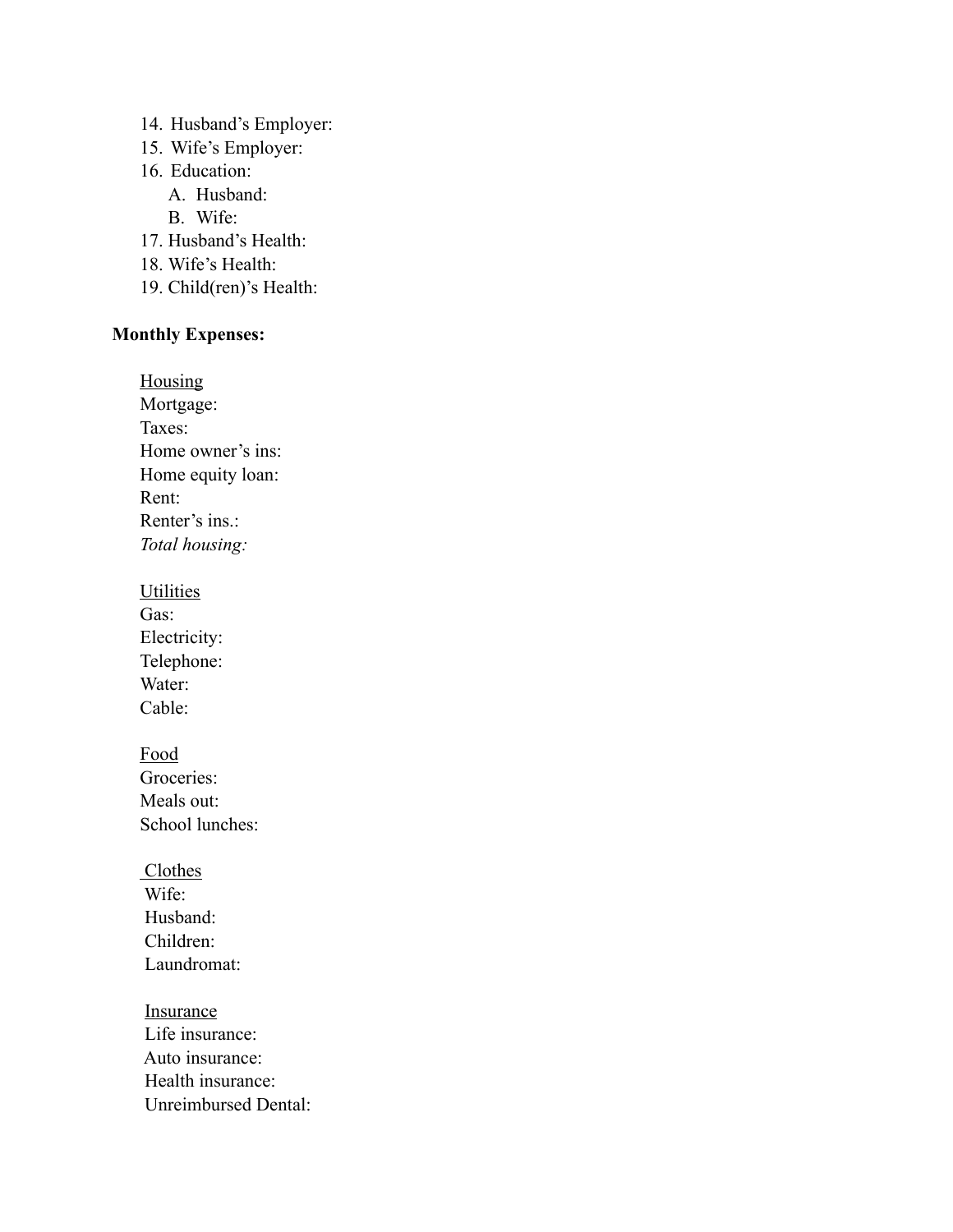Unreimbursed Optical: Unreimbursed Medical: Other:

Household Maintenance Household repairs: Cleaning supplies: Other:

Auto Make/Model: (use) Payments: Gas and oil: Repairs: Car wash: Registration and license: Parking and tolls:

- Recreation Vacations: Movies: Theatre and ballet, etc.: Tapes, CD's, etc.: Birthday parties: Hobbies/crafts: Other:
- Income taxes Federal: State: Social Security: Medicare:

Misc Beauty Parlor/Barber: Drug store items: Books, magazines, etc.: Gifts: Charitable contribution: Loan payments/credit cards:

# **Total Monthly Expenses:**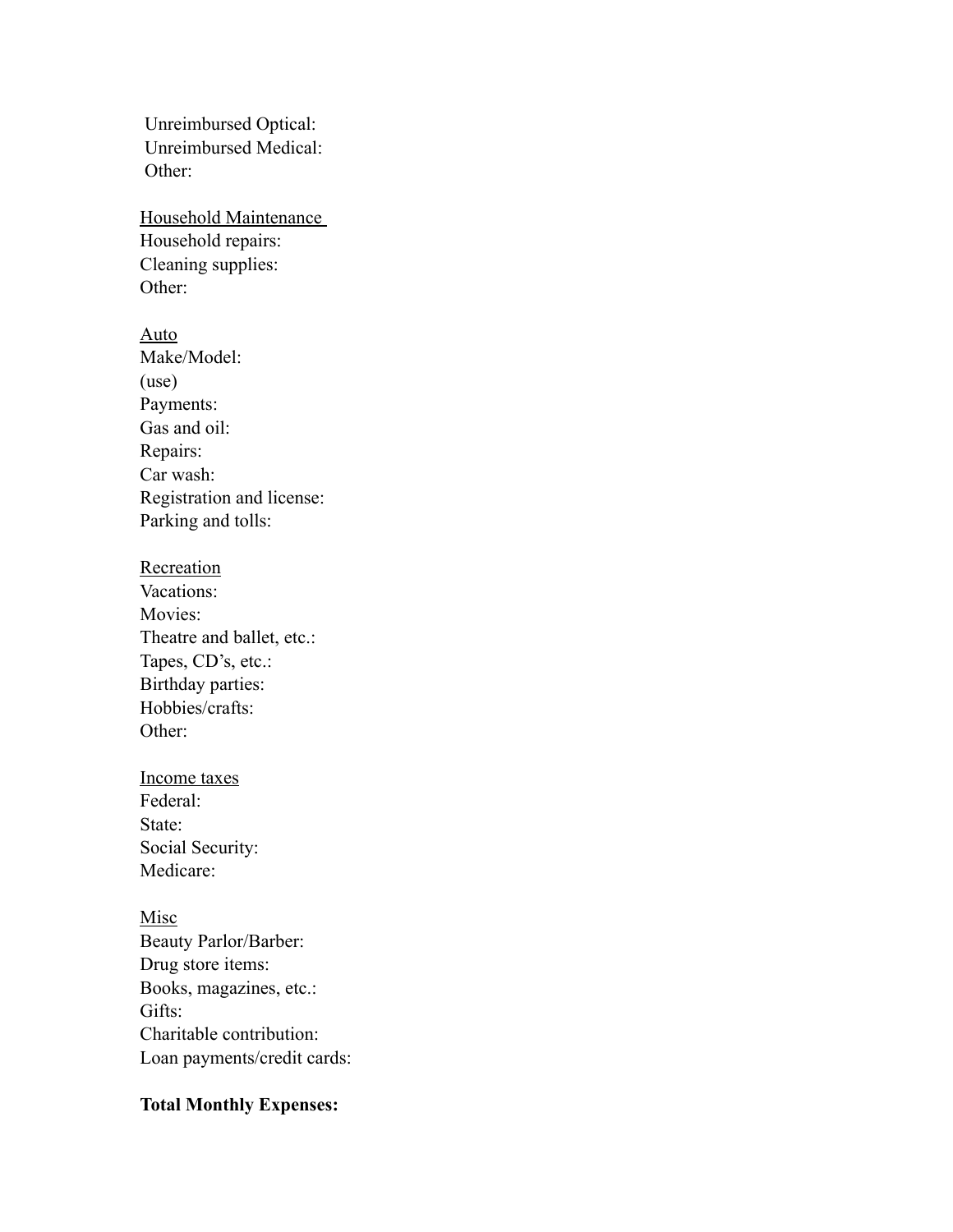### **Total Annual Expenses:**

# **Gross Income (Monthly):**

**Salary: Monthly Deductions** Federal Tax: NY State Tax: Social Security: Medicare:

Other payroll deductions LTD: Life Ins.: 401-K:

Social Security No.: Number of Dependents: Bonus, Commissions, Fringe Benefits: **Total Monthly Income: Total Annual Income:** 

### **Assets**

1. (a) Checking Acct Bank: Owner: Date Opened: Source of Funds: Balance:

1. (b) Checking Acct Bank: Owner: Date Opened: Source of Funds: Balance:

2. (a) Savings:

 Bank: Owner: Date Opened: Source of Funds: Balance: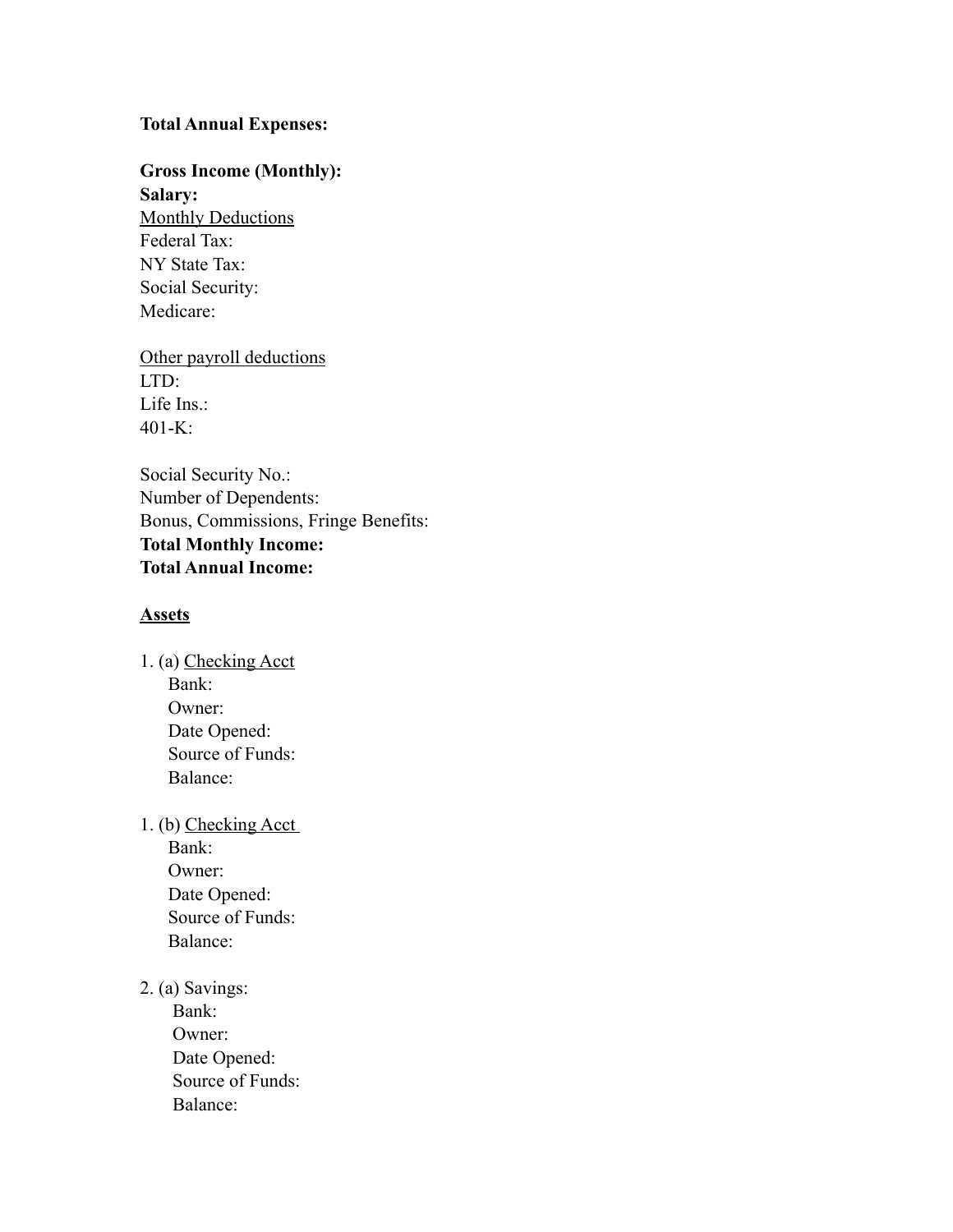2. (b) Savings: Bank: Owner: Date Opened: Source of Funds: Balance: 3. (a) Stocks, options, etc.: Name: Owner: Date Opened: Source of Funds: Current Value: 3. (b) Stocks, options, etc.: Name: Owner: Date Opened: Source of Funds: Current Value: 4. (a) Business Interest: Name: Type: Value: Date Acquired: Original price: Funds to Acquire: Method of Valuation: 5. (a) Life Ins. Cash Value: Name: Name Insured: Policy No.: Owner: Face Amt.: Type of Policy: Purchased: Funds to acquire: Current Value:

5. (b) Name-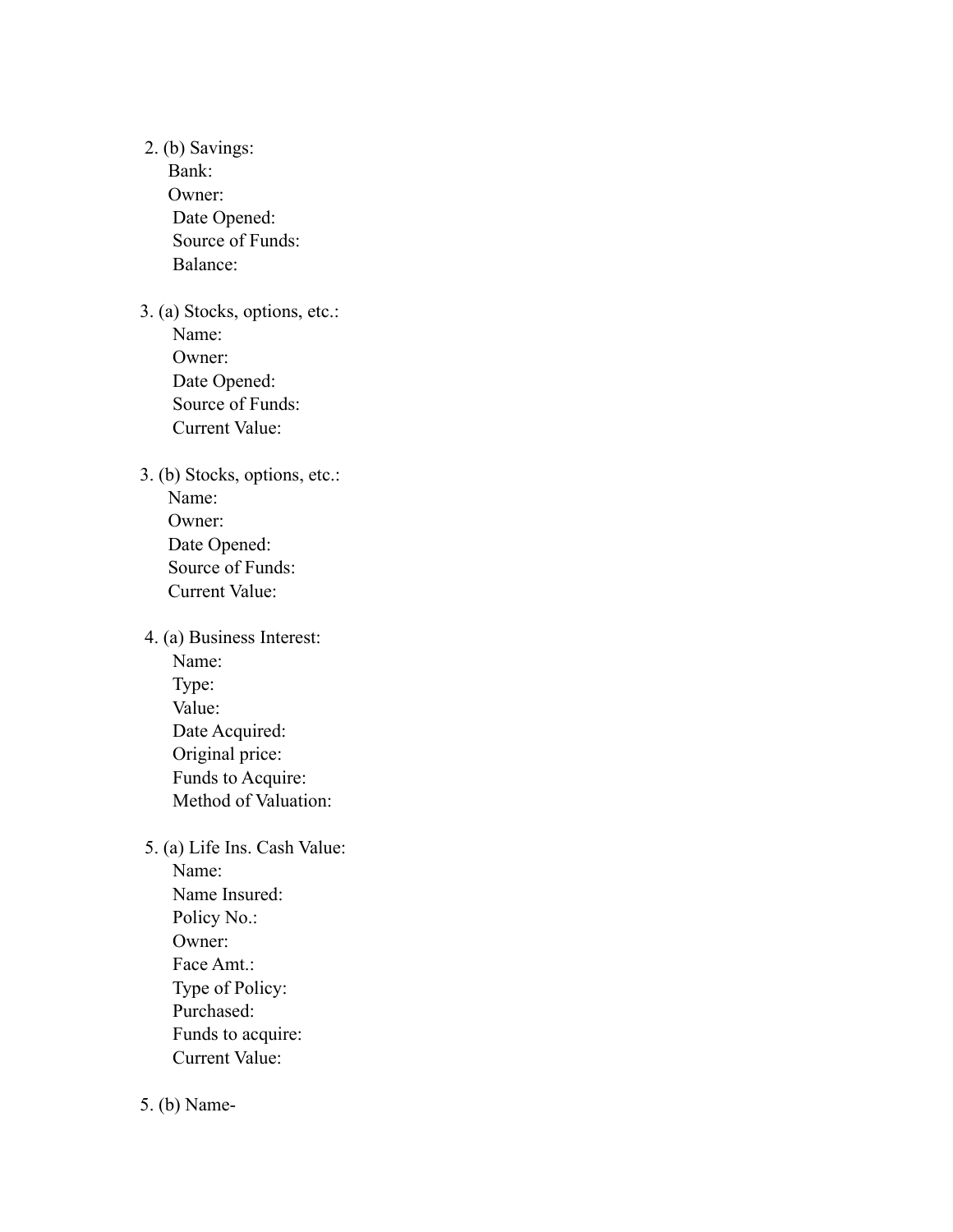Name: Name Insured: Policy No.: Owner: Face Amt.: Type of Policy: Purchased: Funds to acquire: Current Value:

6. (a) Vehicle:

 Make/Model: Owner: Date purchased: Price: Source of funds: Unpaid lien amount: Other information: Fair market value:

### 6. (b) Vehicle:

Make/Model: Owner: Date purchased: Price: Source of funds: Unpaid lien amount: Other information: Fair market value:

7. (a) Other Assets

*List other personal assets:* 

8. (a) Real Estate Description: Owner: Date purchased: Price: Source of funds: Mortgage: Other information: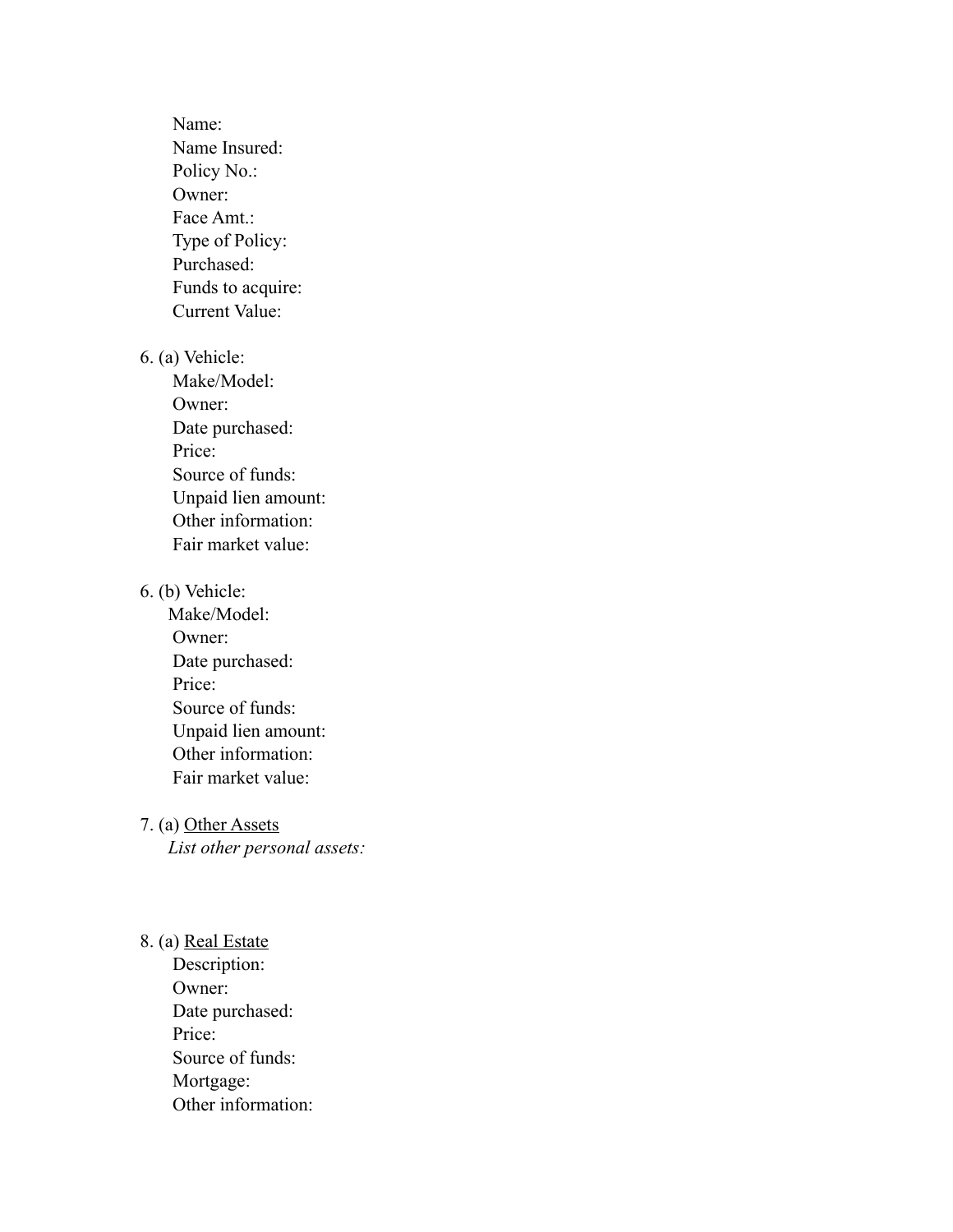9. (a) Pensions & Trusts: Location of Assets: Owner: Date acquired: Source of funds: Current Value:

 9. (b) Pensions & Trusts: Location of Assets: Owner: Date acquired: Source of funds: Current Value:

### **Liabilities**

1. (a) Installment/credit card(s) Owner: Date debt incurred: Purpose of debt: Monthly payment: Debt balance: Credit card: Owner: Date debt incurred: Purpose of debt: Monthly payment: Debt balance:

1. (b) Installment/credit card(s)

Owner: Date debt incurred: Purpose of debt: Monthly payment: Debt balance: Credit card: Owner: Date debt incurred: Purpose of debt: Monthly payment: Debt balance: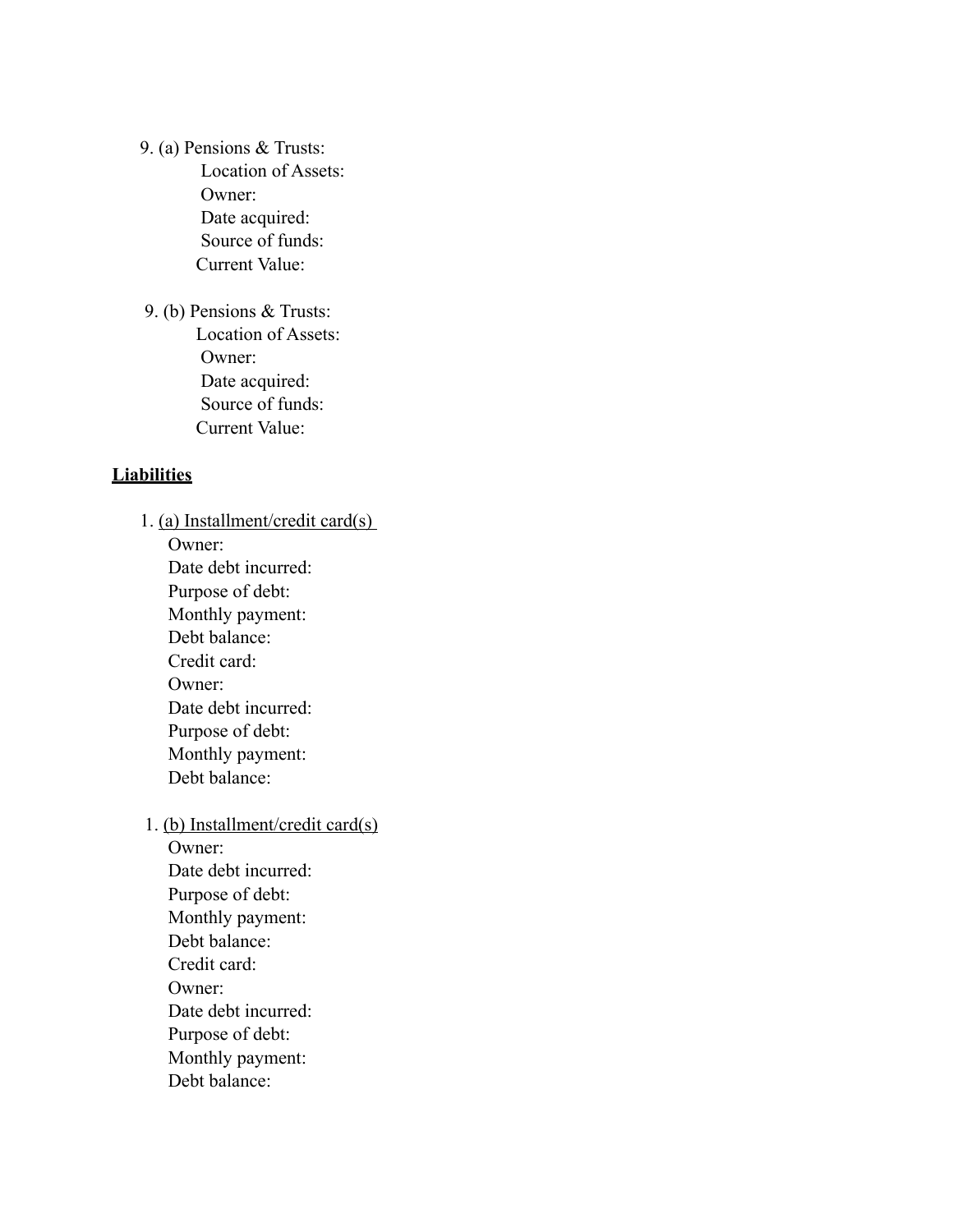# 1. (c) Installment/credit card(s)

Owner: Date debt incurred: Purpose of debt: Monthly payment: Debt balance: Credit card: Owner: Date debt incurred: Purpose of debt: Monthly payment: Debt balance:

2. (a) Other

# **NET WORTH**

TOTAL ASSETS:  $\frac{1}{2}$ 

TOTAL LIABILITIES: (minus) (\$\_\_\_\_\_\_\_\_\_\_\_\_)

**NET WORTH:** \$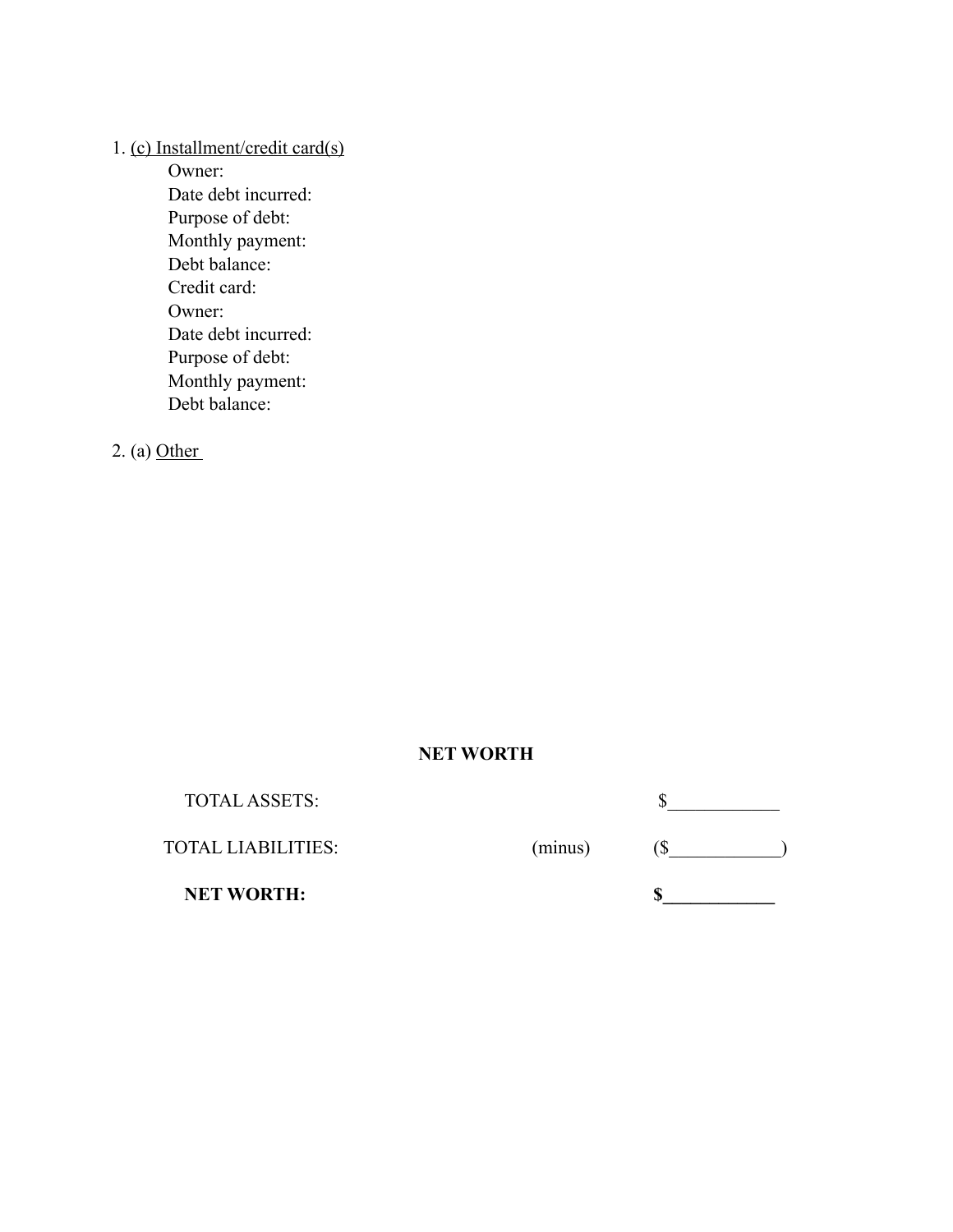## **Assets Transferred**

*List all assets transferred in any manner during the preceding three (3) years, or length of the marriage, whichever is shorter (transfers in the routine course of business which resulted in an exchange of assets of substantially equivalent value need not be specifically disclosed where such assets are otherwise identified in this Statement of Net Worth).* 

Description of Property: To Whom Transferred: Relationship to Transferee: Date of Transfer: Value:

### **Support Requirements**

1. (a) Deponent is at present (paying) (receiving) \$\_\_\_\_\_\_\_\_\_\_ per (week) (month), and prior to separation (paid) (received)\$ per(week) (month) to cover expenses for 1. (b) These payments are being made (voluntarily) (pursuant to Court order or judgment) (pursuant to separation agreement), and there are (no) arrears outstanding (in the sum of  $\frac{\text{S}}{\text{S}}$  to date).

1. (c) Deponent requests for support of each child \$\_\_\_\_\_\_\_ per (week) (month). Total for children will be \$ \_\_\_\_\_\_\_\_ per (week) (month) (year).

1. (d) Deponent requests for support of self \$ per (week)(month).

1. (e) The day of the (week)(month) on which payment should be made is \_\_\_\_\_\_.

## **Counsel Fee Requirements**

(a) Deponent requests for counsel fee and disbursements the sum of \_\_\_\_\_\_\_\_\_\_.

(b) Deponent has paid counsel the sum of \$\_\_\_\_\_\_\_ and has agreed with counsel concerning fees as follows:

(c) There is (not) a retainer agreement or written agreement relating to payment of legal fees. (A copy of any such agreement must be annexed.)

### **Other relevant information**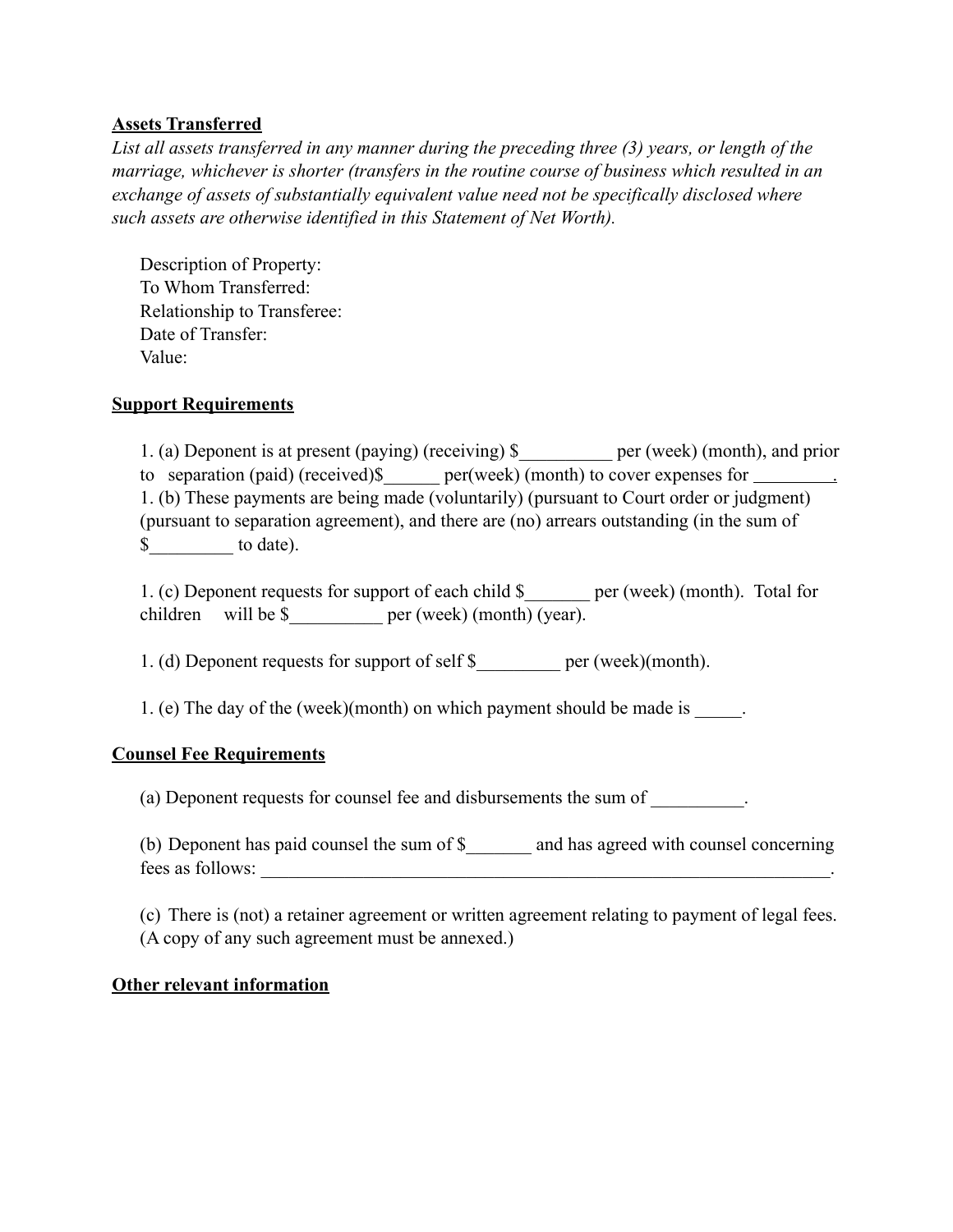The foregoing statements have been carefully read by the undersigned, who states that they are true and correct.

Sworn to before me this th day of 20

 $\mathcal{L}_\text{max}$ Notary Public, New York State

 $\mathcal{L}_\text{max}$ 

# **VERIFICATION**

State of New York  $\}$ County of Erie } ss.:

, being duly sworn, deposes and says: Deponent is the \_\_\_\_\_\_\_\_\_\_\_ in the within action; that deponent has read the foregoing document and knows the contents thereof; that the same is true to deponent's own knowledge, except as to the matters therein stated to be alleged on information and belief, and that as to those matters deponent believes them to be true.

Notary Public, State of New York Qualified in Erie County

 $\mathcal{L}_\text{max}$ 

 $\mathcal{L}_\text{max}$